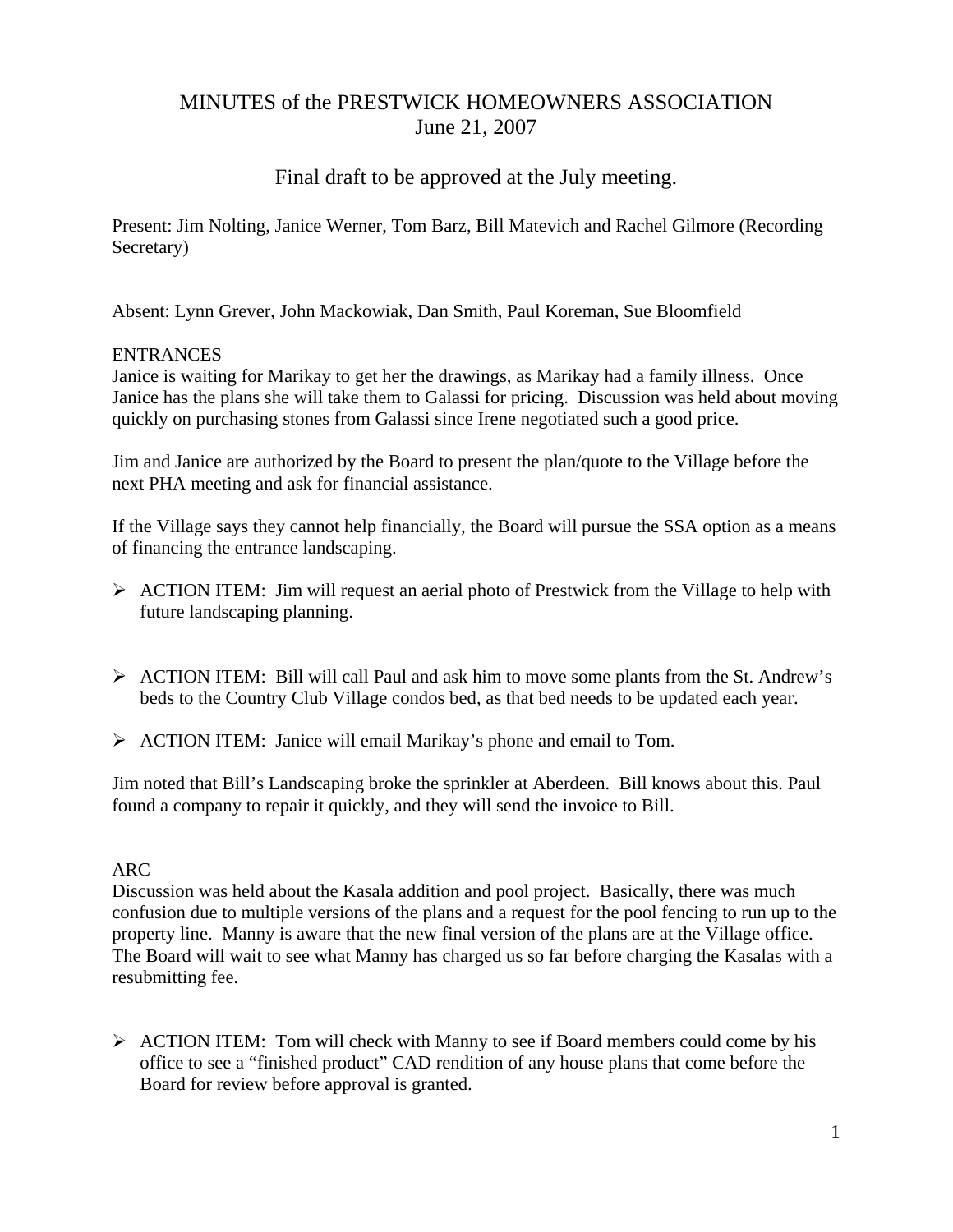#### **GOVERNMENTAL**

PHA is a BETA team participant, so we need to find volunteers to work the shifts, although Bill noted that days/times will not be given out until August.

- $\triangleright$  ACTION ITEM: Lynn will coordinate scheduling volunteers with assistance from Jim and Bill.
- ¾ ACTION ITEM: Once Sue (from Tom's office) has created the email database, Lynn or Jim or Bill can email members to solicit BETA Tent help (see Action Item under Membership).

Jim reported that Dan said the Village is still waiting on drawings from Cook County for the Harlem/Sauk redesign.

Discussion was held about Susan Byrne's request to put up Open House signs. Signs are not permitted in Prestwick, so the suggestion was made to put balloons out at the mailbox and advertise the Open House in the papers and real estate publications.

Jim reported that the iron filtration plant should be on line by mid-August.

 $\triangleright$  ACTION ITEM: Jim will call the Village and ask about the paint job on the water tower. It appears to be several different colors.

SOCIAL No report.

## MEMBERSHIP

Tom reported that Jan of Repro is very ill and has been in and out of the hospital. We do not yet have our directories. Jim said that a few advertisers have called him asking if the book is out yet. Hopefully, the directories will be delivered before the next meeting.

 $\triangleright$  ACTION ITEM: Tom will ask Sue (in his office) to create an email database from the membership forms that the Board can use to email news/questions/etc. to members.

**SECURITY** No report.

## WEB SITE

Discussion was held about updating the home page to give it a more current look. Rachel still needs two of the advertisers' artwork to get to Doug for the web ads.